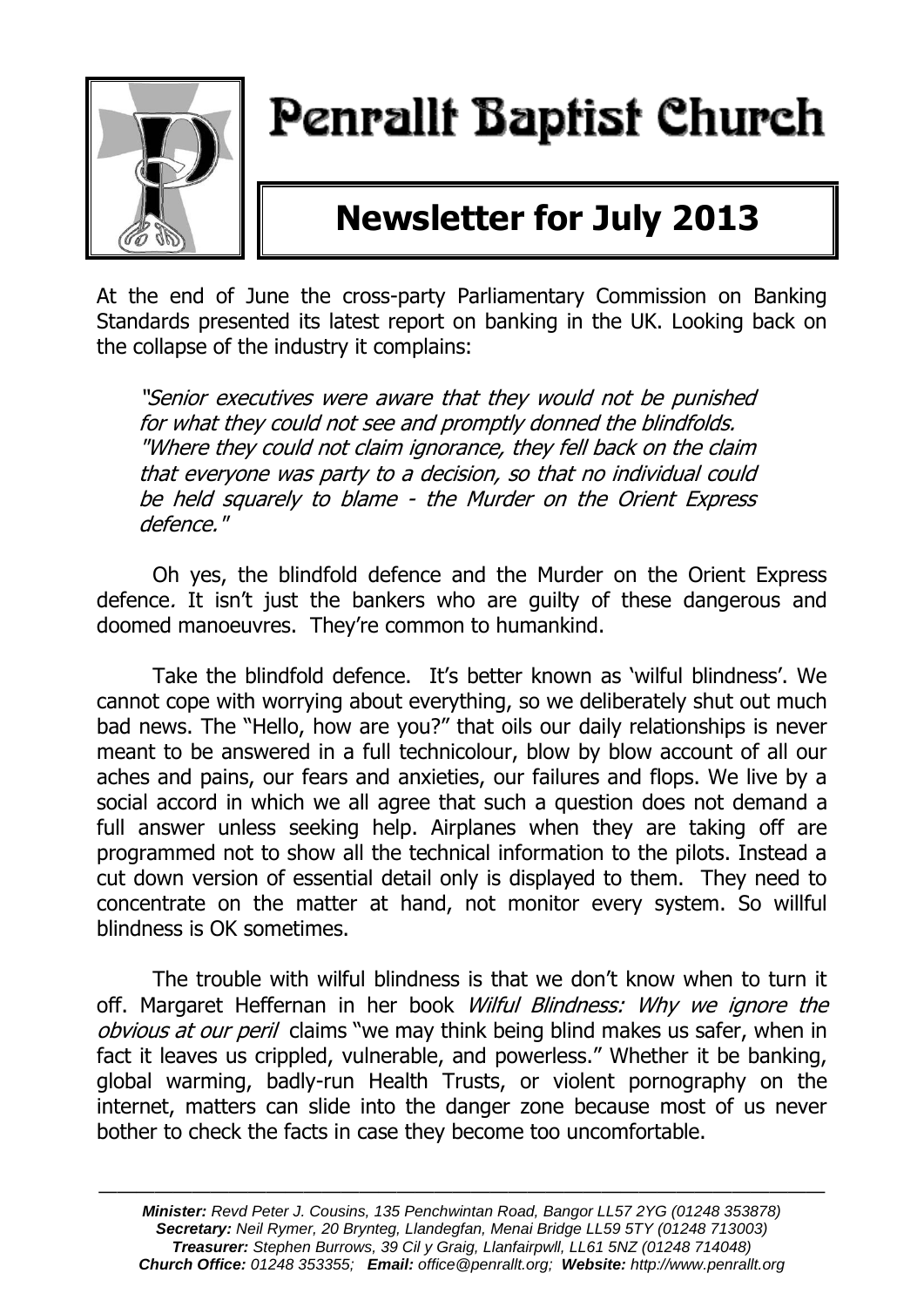You can be guilty of wilful blindness in the spiritual realm also, of course. The Bible exhorts us to "seek the Lord and live", but most people don't. We only like God-talk if it brings us good news, not bad. Don't get me wrong, the message which Jesus brought us is overwhelmingly good news. God loves us. But when you draw close to him all your faults seem to be highlighted. Humans shrink from God's light like woodlice running for cover when you lift a stone. Be honest, be real about what bothers you and draw near to God. He'll draw near to you.

As for the Murder on the Orient Express defence, look around. We justify our production of greenhouse gases by pointing out that the superpowers cough far more into the atmosphere than we do. Heffernan has something to say on this too: " . . . unanimous decisions are intrinsically suspicious. Were there no opinions? No alternatives?" Follow the crowd and you may end up somewhere you didn't want to go. If everyone does it, be afraid. The majority of young folk think that the Christian Faith is boring, irrelevant and untrue. Cutting through that prejudice is our hardest task. We're a minority in a society that largely displays antipathy or apathy to Christian beliefs. If you're thinking of becoming a committed Christian, be prepared to stand out from the crowd and challenge the status quo. Someone needs to.

Maybe the banking crisis is a warning to our Western world on spiritual matters as well as financial ones.

God bless, **Peter** 

# **SERVICES in JULY**

### **Our Speakers in July**

**Peter Cousins** is the minister of the church. **Billy Elliott** is a nurse. **Roger Borlace** is a retired Baptist minister, **James Goodman** is Deputy Director of

### **Evening Services in July**

A reminder that we hold our evening services at 7pm in June, July and August to allow you to enjoy the summer light and weather.

the Pontio project at the University. **Bryan Collis** is senior researcher with the WCVA. They are members of Penrallt. We are pleased to welcome **Martin Williams** to Penrallt for the first time. He is a Maths teacher in Ysgol John Bright, and studied Theology at the London School of Theology. He and Mari and Lydia have recently moved to the area, and are members of the Caersalem Welsh Baptist Church in Caernarfon.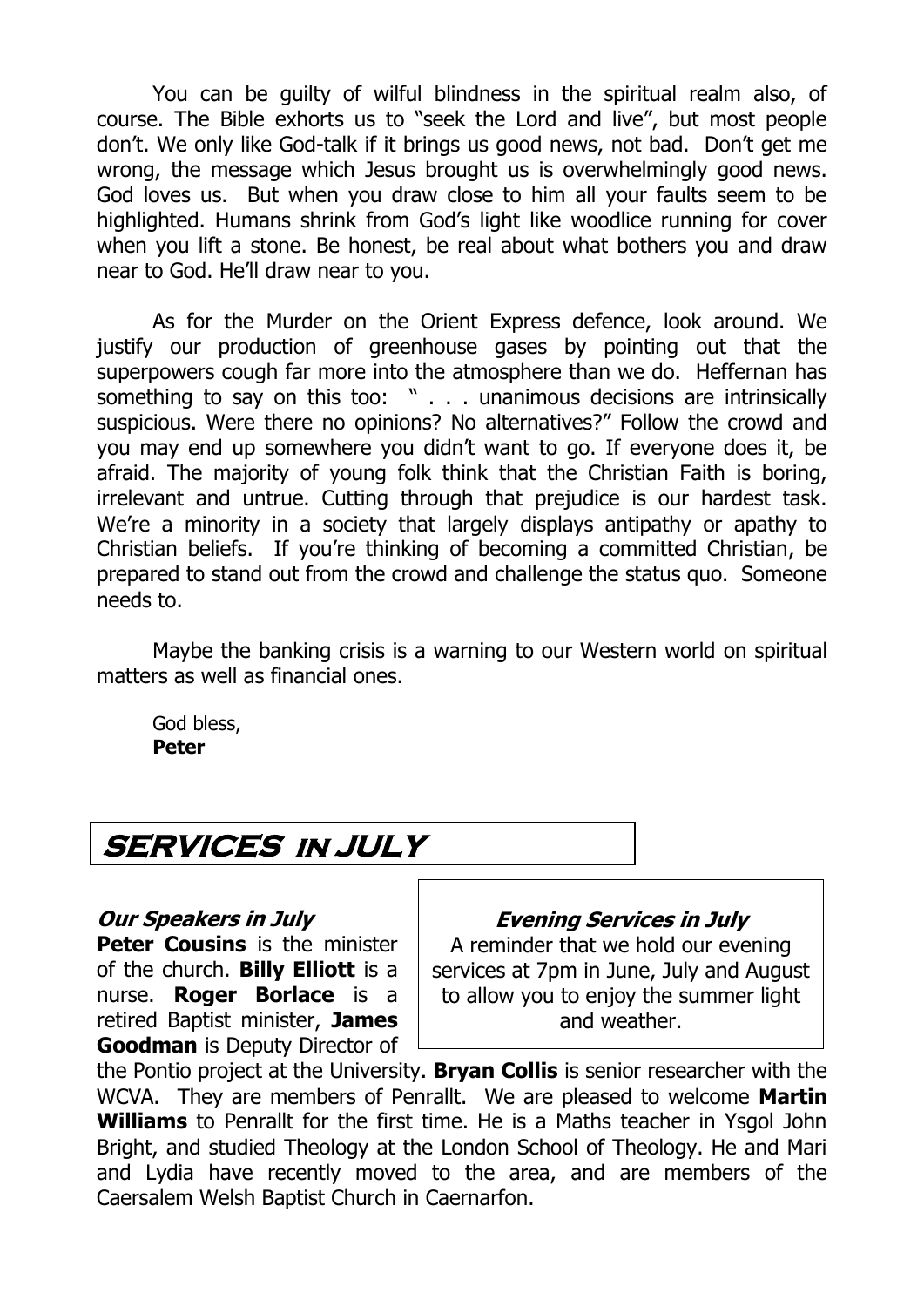### **July 7**

| 10.30am            | Speaker: Billy Elliott                     |              |
|--------------------|--------------------------------------------|--------------|
| 2.15 <sub>pm</sub> | Service at Bontnewydd                      |              |
| 7.00pm             | Communion Service. Speaker: Roger Borlace. |              |
|                    | <b>Instructions for Disciples</b>          | Luke 10:1-17 |
| July 14            |                                            |              |
| 10.30am            | Speaker: James Goodman                     |              |
| 7.00pm             | Speaker: Martin Williams                   |              |
|                    |                                            |              |
| July 21            |                                            |              |

| 10.30am | Healing Service with a prayer ministry time.            |                |
|---------|---------------------------------------------------------|----------------|
|         | How to Survive in the Lion's Cage                       | 1 Peter 5:8-13 |
| 7.00pm  | Psalm 63. What it's Like to Want God More than Anything |                |

### **July 28**

| $10.30$ am | <b>Family Communion Service</b>     |                 |
|------------|-------------------------------------|-----------------|
|            | How to Live as an Undercover Priest | 1 Peter 2: 9-12 |
| 7.00pm     | Speaker: Bryan Collis               |                 |

### **CHURCH LUNCH**

We will host a church lunch on **Sunday July 7**. Please bring enough buffet style "finger food" for yourselves and one or two others.

# **Special Dates**

| Monday 1 <sup>st</sup><br>Wednesday 3rd                          | 7.30pm<br>10.30am                      | <b>Church Members' Meeting</b><br>Men's prayer meeting followed by coffee<br>in Options.                        |
|------------------------------------------------------------------|----------------------------------------|-----------------------------------------------------------------------------------------------------------------|
| Monday 8 <sup>th</sup><br>Monday 15 <sup>th</sup><br>Sunday 21st | 7.30 <sub>pm</sub><br>7.30pm<br>3.00pm | Cytun Meeting at St. Mary's<br><b>Missions Group Meeting</b><br>Cytun (Churches Together) Praise on the<br>Pier |

# **News of People**

Bangor Christian Union has written a card to say "thank you for all your help in the past year, in particular, donations, prayer, building use, student support, providing accommodation and your support in Saltmine."

### **Children's Birthdays in July:**

**2 nd:** Tim Mitchell and Andrew Mitchell; **5 th:** Cadi Evans; **7 th:** Charis Gordon-Roberts; **19th:** Katherine Adams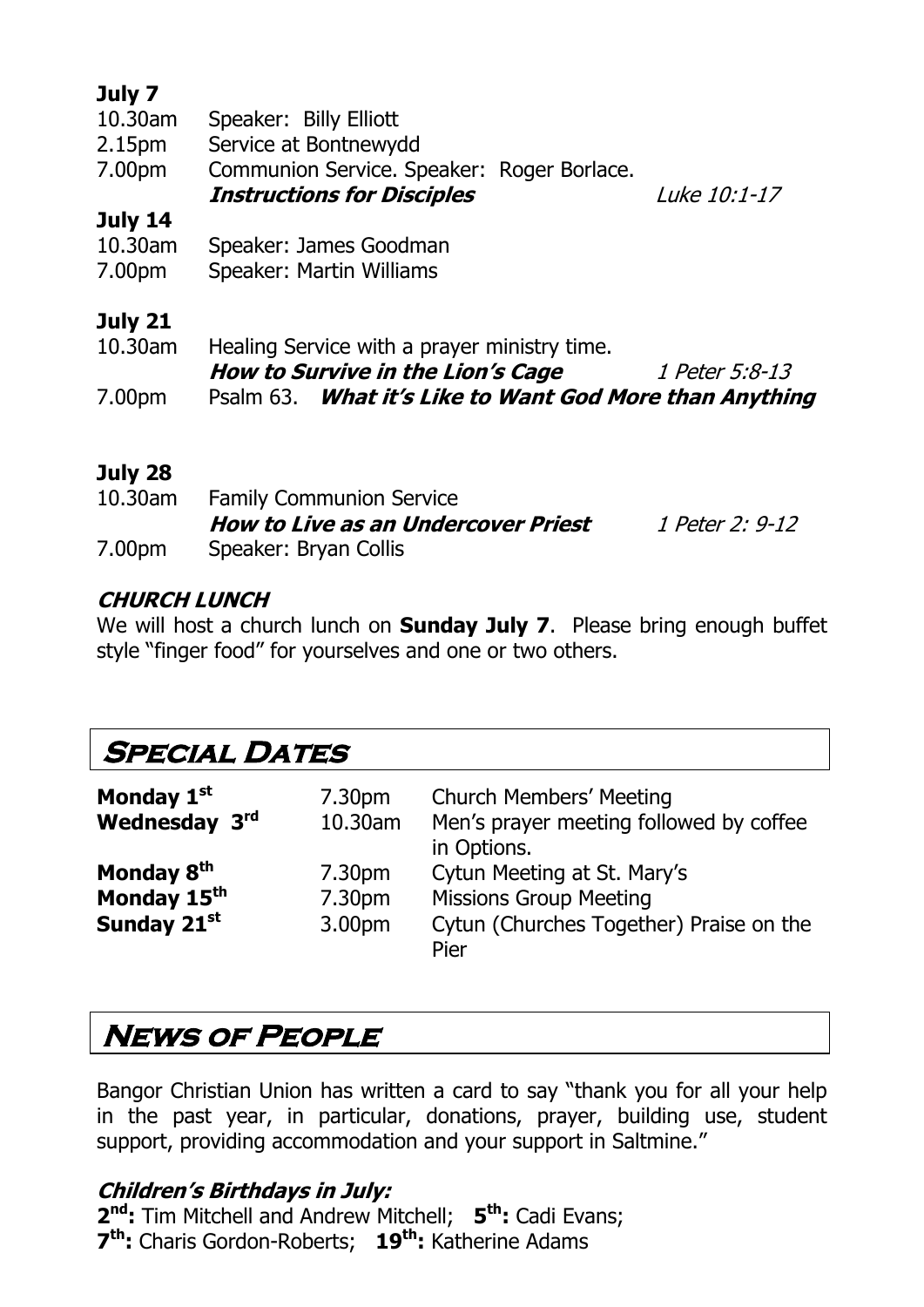# **Weekdays**

|            | $\mu$ שט ש $\sigma$ שווטו – טו |                                         |                                                        |  |  |
|------------|--------------------------------|-----------------------------------------|--------------------------------------------------------|--|--|
| <b>Day</b> | <b>Time</b>                    | <b>Details</b>                          | <b>Contacts</b>                                        |  |  |
| <b>Tue</b> | 8.00pm                         | HG, Nilgiri                             | Joan Beer (353874)                                     |  |  |
| <b>Tue</b> | 7.30pm                         | HG, Tyddyn Isaf, Menai<br><b>Bridge</b> | Magnus Forrester-Barker<br>(717570)                    |  |  |
| <b>Wed</b> | 10.30am                        | Men's Prayer Meeting                    | Peter Cousins (353878)                                 |  |  |
| Wed        | 2.00 <sub>pm</sub>             | Carers' Home Group                      | Carol Morris (208407)                                  |  |  |
| <b>Wed</b> | 7.30pm                         | HG, The Nomads                          | Jess & Seamus Adams (421185)<br>Susan Cousins (353878) |  |  |
| <b>Wed</b> | 7.30pm                         | HG, Bethesda                            | Jon & Deb Stammers (602868)                            |  |  |
| <b>Wed</b> | 7.30pm                         | HG, Penchwintan Road                    | David McCormack (07725 028074)                         |  |  |
| <b>Wed</b> | 8.00pm                         | HG, Grŵp Cymraeg                        | Owen & Nia Lloyd Evans (352634)                        |  |  |
| <b>Thu</b> | 10.30am                        | Post-Alpha Bible Study                  | Sue & Lawrence Moss (713793)                           |  |  |
| <b>Thu</b> | 7.30pm                         | HG, Llanfairpwll                        | Sue & Lawrence Moss (713793)                           |  |  |
| Fri        | 10.30am<br>- noon              | <b>Cheeky Monkeys</b>                   | Joan Rymer (713003)                                    |  |  |
| Fri        | $10.30 -$<br>12.30pm           | HG, 6 Maes y Dref                       | Anne Collis (353173)<br>anne@collis66.freeserve.co.uk  |  |  |
| <b>Sat</b> | 8.30am                         | <b>Prayer Meeting</b>                   |                                                        |  |  |

### **Please check with the contact people when there are meetings this month.**   $HG =$ Home Group

# **Noticeboard**

### **BUILDING WORK 1 July – end of August**

We have arranged for some necessary building maintenance work to be carried out (starting 1st July to the end of August) to the right hand side of the chapel walls, both internally and externally, and to the minister's room. We propose to continue the use of the chapel on Sundays but please be aware that some areas will be restricted and that there will be scaffolding erected over the footpath. Three of our six car parking spaces will also be used by the Builders. We would be grateful for your patience and cooperation whilst this work is being undertaken.

### **Volunteers required:**

As a consequence of the building works we need teams of about 4-6 people to help clean and moving furniture etc. as follows:

 $\circ$  Clear the Chapel after each Sunday evening service – starting 14<sup>th</sup> July for about 4-5 weeks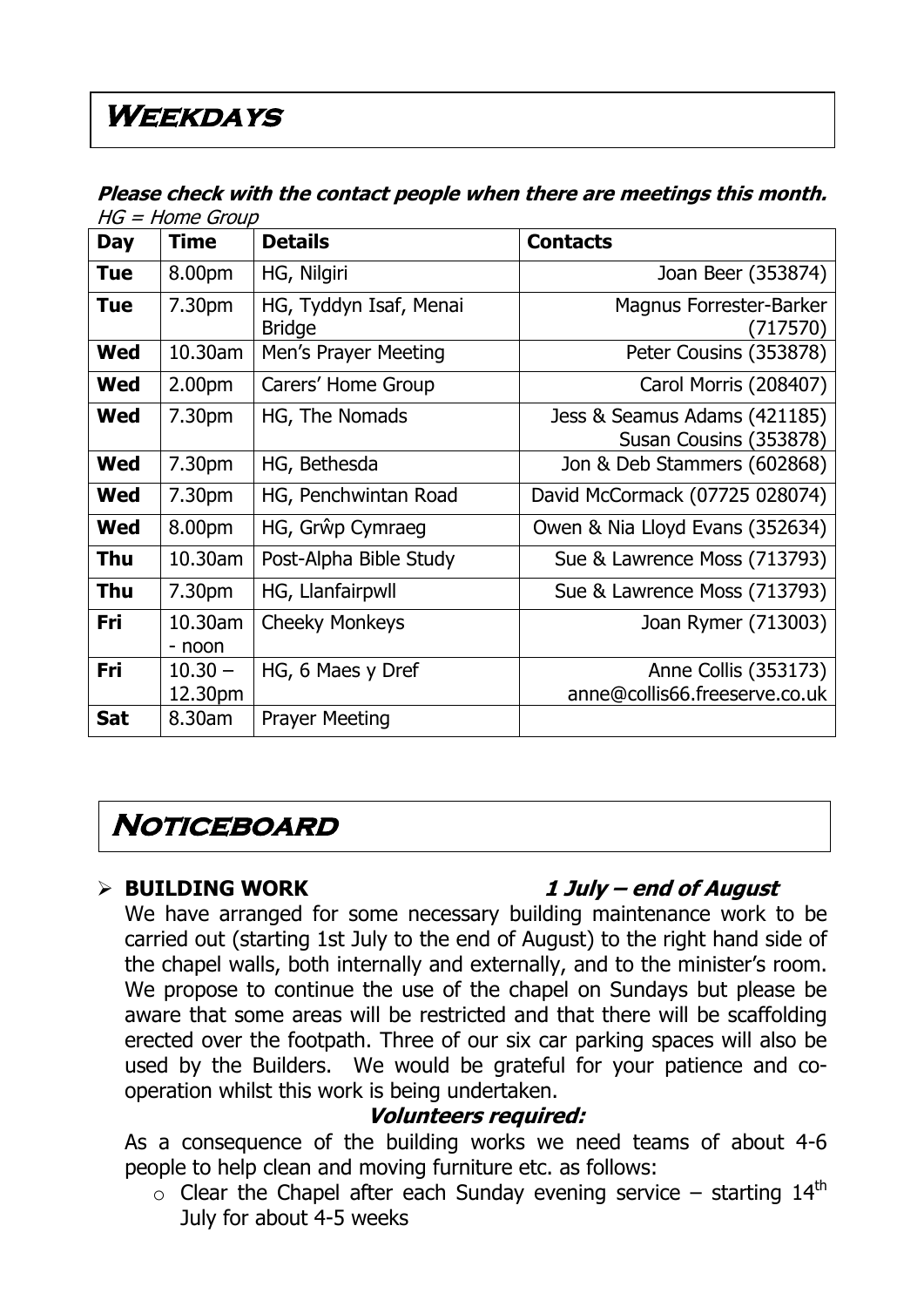- $\circ$  Clean and Set up the Chapel Saturday mornings starting 20th July for about 4 weeks.
- $\circ$  If you are able to help on one or more occasion it would be much appreciated. Please can you inform Stephen Burrows.

**Men's Prayer Meeting Wednesday 3 July 10.30am**

The men will meet for prayer as usual, followed by coffee in Options.

### **Race For Life Sunday 7 July**

Marilyn Birch writes: I am taking part in the Cancer Research Race for Life event at Sefton Park, Liverpool on Sunday  $7<sup>th</sup>$  July and I am part of a team which includes my two granddaughters, Esther and Abigail. Our team is called, "Helen's Harriers", as we are doing this to support their mum, our daughter-in-law, Helen, who is going through treatment for Breast Cancer at the moment. The 'Harriers' bit is because Abigail is a member of Liverpool Harriers Athletic Club. If anyone feels they would like to sponsor me and the team, please log onto the website below, where you can read all about us and make a donation. If anyone would like to donate to me personally, I do have a sponsor form. Many thanks.

<https://www.raceforlifesponsorme.org/helens-harriers4>

### **Walking Group Tuesday 16 July 10.30am**

**Tre'r Ceiri and Nant Gwrtheyrn** (arranged by Roger and Pat Borlace) From the A499 Pwllheli road turn right at the roundabout at Llanaelhaearn, then continue for 2 miles to Llithfaen. Turn right where it's sign-posted to Nant Gwrtheyrn. After less than a mile (before you go down the hill) meet at the car park (353 440). Allow an hour from Bangor.

We'll be walking to Tre'r Ceiri ('Town of the Giants') a hillfort occupied between the first and fifth centuries AD. Stone ramparts, some over 10 feet high, enclose an area equal to several football pitches. Inside are the remains of about 150 dwellings.

The site occupies one of the peaks of the Rivals (Yr Eifl), so there are wonderful views in every direction. The ascent is about 300 metres. You'll need good boots, as some of the stones are loose. After returning to the cars we can drive down to the National Language Centre, where there's an excellent café.

### **Unwanted Items**

Elie and Helen are supporting a young Christian lady who attends Penrallt. Due to her marital breakdown she had to find a place to live, and found a flat in Bangor. Soon her daughter, who is also a Christian, will join her from the Philippines. The flat is sparse with only bare essentials, and she is in need of two kitchen chairs, two rugs, a television & a microwave. Helen is making this request on her behalf hoping that someone might have these needed items that they can spare. Contact Helen on 01248 600174.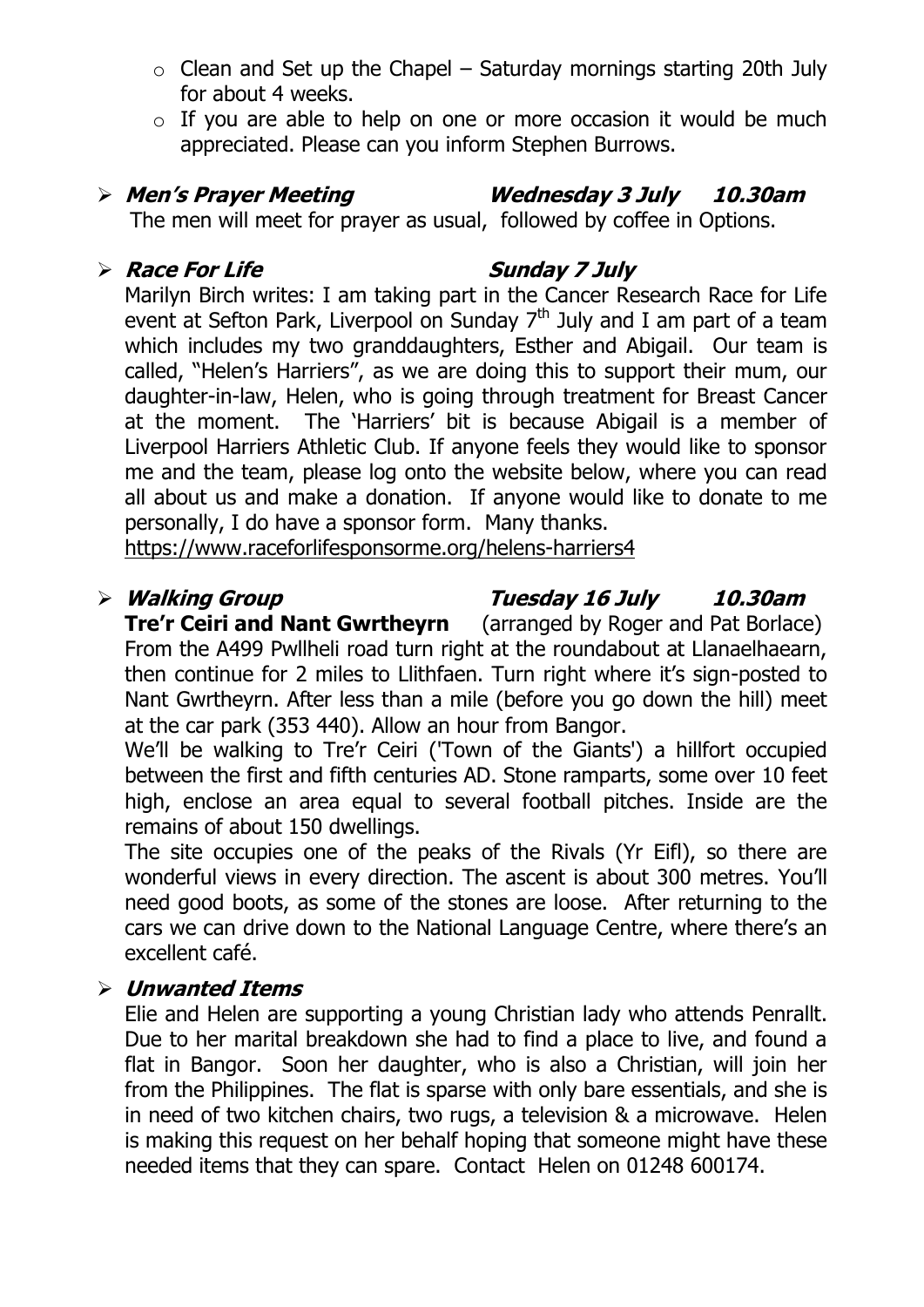### **Guitar Lessons and Music Shop**

Si and Nadine, the Christian couple who run the Sŵn Llawen music shop over the road from the church are starting beginners' guitar lessons from July  $31<sup>st</sup>$ . Pop into the shop or ring on 01248 355455 for more information and to reserve your place. They sell violins and guitars etc. They have an awesome range of guitars in stock at the moment. Check them out.

### **Autumn Alpha Course**

An Alpha Course is planned for this Autumn at Penrallt, starting on Tuesday 1st October and running through to  $10<sup>th</sup>$  December. Publicity material such as posters, invitations and small handouts will be available soon. Please remember to pray for those involved in preparing for the course (details of the team will be given in due course). If you feel that you would like to be involved in this year's course, either as a helper, or as a guest on the course, please contact either Lawrence Moss on 01248 713793 (or email lemoss@btinternet.com) or Roshni Verghese on 01492 871444 (or email vergheseroshni@hotmail.com).



### **Penrallt on Facebook**

Do you know there is now a Penrallt Page? Go to Penrallt Baptist Church. If you 'like' it, then you will be updated with any events/news etc. 120 people are signed up to it. Join us.

### **Homeless in Bangor**

Please do not give money directly to the homeless in Upper Bangor. We have found in the past that it has encouraged aggressive begging on the church premises by people who have a history of violence. You will find brown envelopes in the porch to put your gift in. This will buy vouchers which are distributed to the homeless by the Cathedral via St Mary's Shelter. The total given to the scheme up to now is £4253.

### **The Prayer Room**…

…is open before and after the service for quiet prayer. Penrallt is a place of prayer, so make use of this sacred space.

### **Pray for Penrallt Every Day**

Sign up to receive our prayer diary by e-mail every Monday morning by sending your request to: [office@penrallt.org.](mailto:office@penrallt.org)

If you have some subject for prayer, either send it in by e-mail, or fill in one of the pink cards, which are available in the porch, and place it in the visitors' cards box or give it to Peter or Magnus.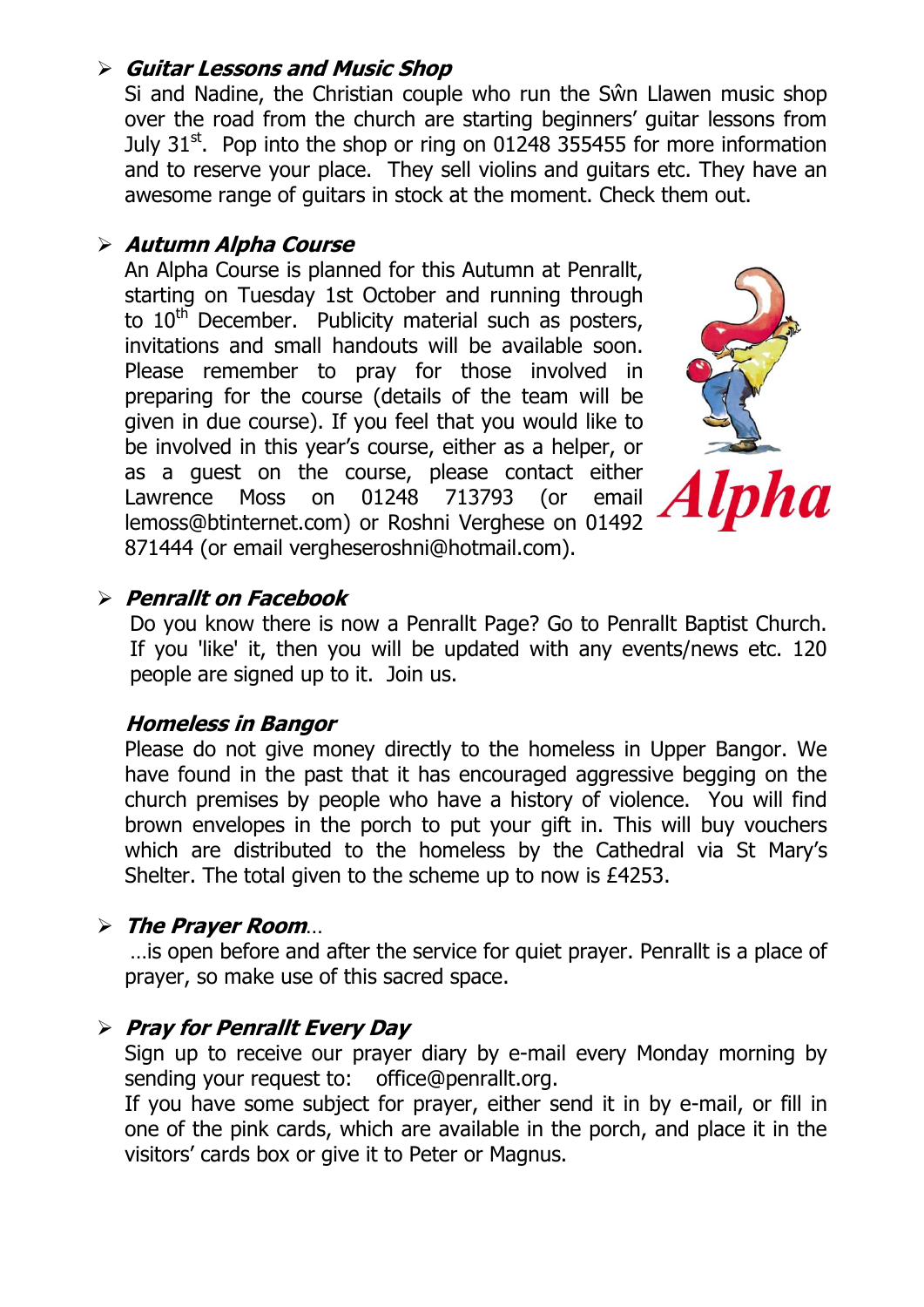### **Pastoral Help**

If you have pastoral concerns please contact Peter or one of the other members of the Pastoral Care team.

Pat Borlace 713146, Judy Stammers 364394 Geoff Moore 410582 Helen Thomas 600174

 $\circ$  **Peter and Susan** will be on holiday from July 4<sup>th</sup> to 18<sup>th</sup>. If you have any enquiries please contact the church office or one of the pastoral care team.

**Deadline for next month's newsletter** Sunday 21 July Please send information to Gwyneth [\(gwyneth@brindley-wales.com](mailto:gwyneth@brindley-wales.com) or 352682)

## **See next page for this month's FOCUS.**